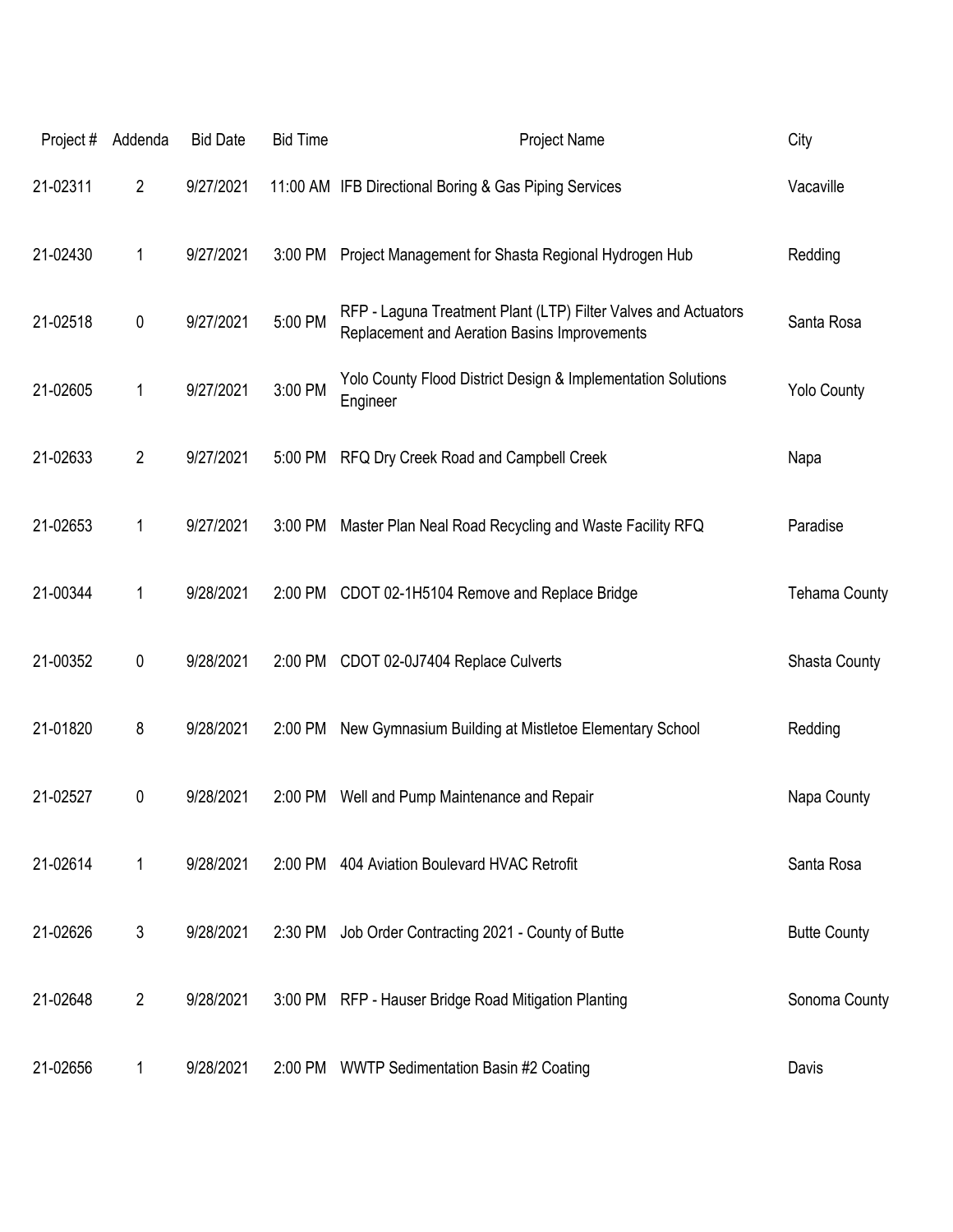| 21-02663 | 1              | 9/28/2021 | 2:00 PM | X Street Surveillance Cameras 2021                                                                                                                                 | Sacramento       |
|----------|----------------|-----------|---------|--------------------------------------------------------------------------------------------------------------------------------------------------------------------|------------------|
| 21-02680 | $\overline{2}$ | 9/28/2021 |         | 10:00 AM Tom Abe Field Lighting Project                                                                                                                            | Wheatland        |
| 21-02688 | 0              | 9/28/2021 | 2:00 PM | On-Call Concrete and Asphalt Maintenance Services                                                                                                                  | Folsom           |
| 21-02693 | $\overline{2}$ | 9/28/2021 | 2:00 PM | <b>CNPRC Field Corrals and Equipment</b>                                                                                                                           | Davis            |
| 21-02706 | $\mathbf 0$    | 9/28/2021 | 3:00 PM | Three-Phase, Pad-Type Distribution Transformers for the City of<br><b>Redding Supply</b>                                                                           | Redding          |
| 21-02735 | $\pmb{0}$      | 9/28/2021 | 2:00 PM | Pioneer Elementary School Pelican HVAC Controls Project                                                                                                            | Sacramento       |
| 21-02736 | 0              | 9/28/2021 | 2:15 PM | Madison Elementary School Pelican HVAC Controls Project                                                                                                            | North Highlands  |
| 21-02737 | $\pmb{0}$      | 9/28/2021 | 2:30 PM | Northwood Elementary School Pelican HVAC Controls Project                                                                                                          | Sacramento       |
| 21-02738 | $\pmb{0}$      | 9/28/2021 | 2:45 PM | Oakdale Elementary School Pelican HVAC Controls Project                                                                                                            | North Highlands  |
| 21-02741 | 1              | 9/28/2021 |         | 12:00 PM RFP for Custodial and Park Maintenance                                                                                                                    | Healdsburg       |
| 21-02763 | 0              | 9/28/2021 |         | 5:00 PM Tehama County Telephone System Upgrade                                                                                                                     | <b>Red Bluff</b> |
| 21-02813 | 0              | 9/28/2021 | 2:00 PM | Police Facilities Streetscapes Maintenance                                                                                                                         | Sacramento       |
| 21-02855 | 0              | 9/28/2021 | 4:00 PM | RFP Environmental Consulting Firms for the Vineyards at Marsh<br>Creek - Event Center/Amphitheater and Lone Tree Way Improvements Brentwood<br>- City of Brentwood |                  |
| 21-02909 | 0              | 9/28/2021 | 4:00 PM | Perform RFT on WHB #2 Steam Boiler Tubes                                                                                                                           | Martinez         |
| 21-02913 | 0              | 9/28/2021 |         | 3:00 PM RFP for Group 2 Stormdrain Lining Project - City of Orinda                                                                                                 | Orinda           |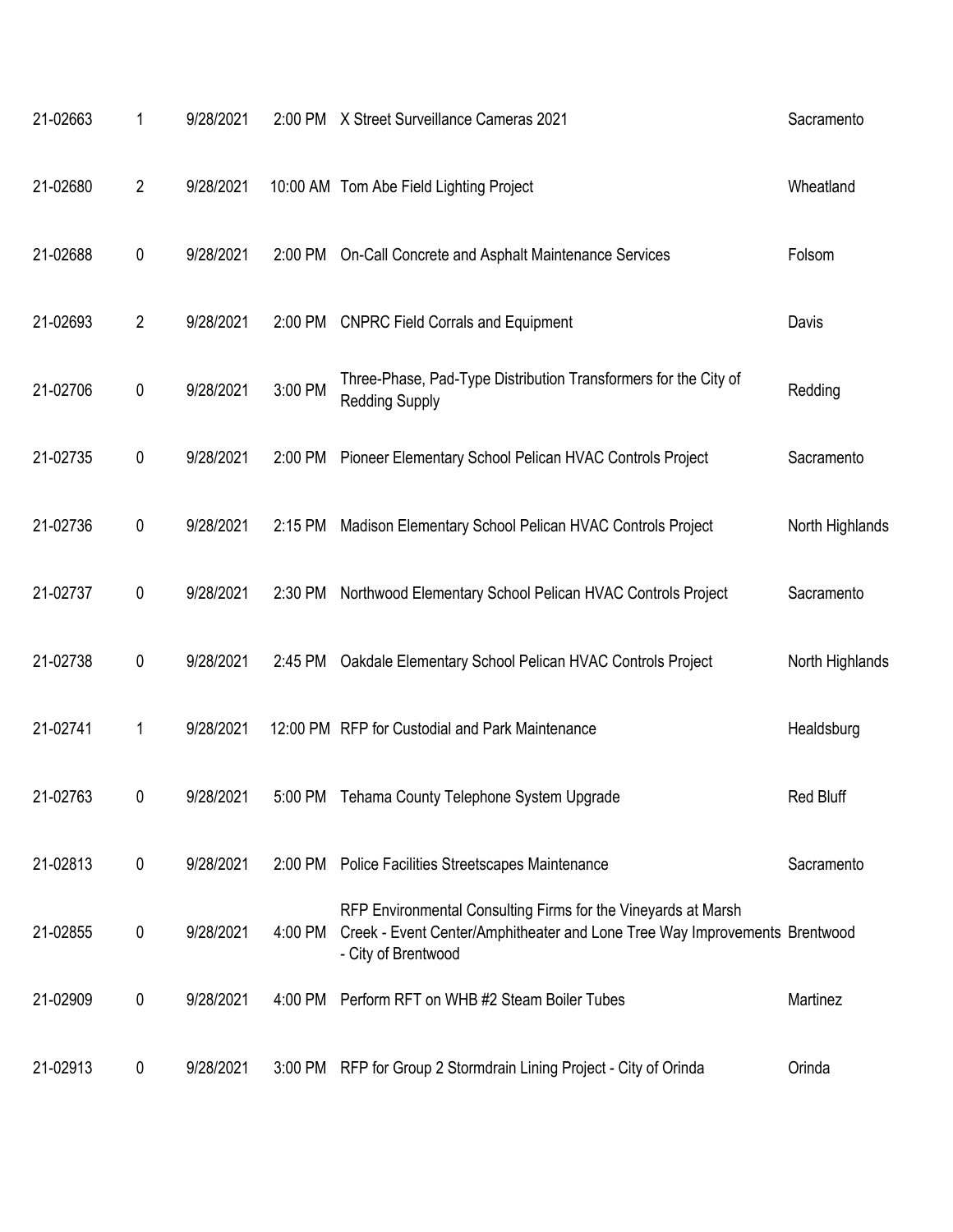| 21-02968 | 1 | 9/28/2021 |          | 10:00 AM Blown-In ASTM Certificated Engineered Wood Fiber                                                                                       | Richmond                |
|----------|---|-----------|----------|-------------------------------------------------------------------------------------------------------------------------------------------------|-------------------------|
| 21-02494 | 0 | 9/29/2021 | 3:00 PM  | Sacramento County Water Agency Landscaping Services                                                                                             | Sacramento              |
| 21-02545 | 0 | 9/29/2021 | 3:00 PM  | Removal and Replacement of Four (4) Sets of Escalator Handrails                                                                                 | Sacramento              |
| 21-02561 | 0 | 9/29/2021 | 3:00 PM  | <b>Planning &amp; Feasibility Study Consultant Services</b>                                                                                     | <b>Yolo County</b>      |
| 21-02595 | 0 | 9/29/2021 | 11:00 AM | Highlands (ARD4/5) Sewer Relief Project, Pump Stations S015 and<br>S016                                                                         | North Highlands         |
| 21-02674 | 0 | 9/29/2021 | 4:00 PM  | Install New Devices, Components for ADA Push Button Entrance and<br>Exit Capability for the Double Doors Located at The DMV HQ Building<br>West | Sacramento              |
| 21-02701 | 3 | 9/29/2021 | 2:00 PM  | Vintage High School Tennis Courts Replacement                                                                                                   | Napa                    |
| 21-02727 | 1 | 9/29/2021 | 1:00 PM  | Fire Behavior Prop Project for Shasta College                                                                                                   | Redding                 |
| 21-02739 | 0 | 9/29/2021 | 2:00 PM  | On-Call Revenue Vehicle Towing and Roadside Assistance Services                                                                                 | Sacramento              |
| 21-02808 | 1 | 9/29/2021 | 2:00 PM  | Mary Collins School at Cherry Valley ES Exterior Painting Project                                                                               | Petaluma                |
| 21-02825 | 0 | 9/29/2021 | 2:00 PM  | Pope Valley Electrical Improvements Project                                                                                                     | Pope Valley             |
| 21-02825 | 1 | 9/29/2021 | 2:00 PM  | Southwest Pittsburg Geological Hazard Abatement District Bi-Annual<br><b>Weed Abatement</b>                                                     | Pittsburg               |
| 21-02961 | 1 | 9/29/2021 | 2:00 PM  | Modifications to Drinking Fountains                                                                                                             | <b>Various Cities</b>   |
| 21-00034 | 3 | 9/30/2021 | 2:15 PM  | Wildfire Fuel Reduction (WFR) Vegetation and Tree Removal Services<br>in Alameda, Contra Costa, Marin, and Santa Clara Counties, 56A0687        | <b>Various Counties</b> |
| 21-00342 | 1 | 9/30/2021 | 2:00 PM  | CDOT 03-1H2704 Upgrade Bridge Rails & Construct Concrete Median<br><b>Barrier</b>                                                               | <b>Yuba County</b>      |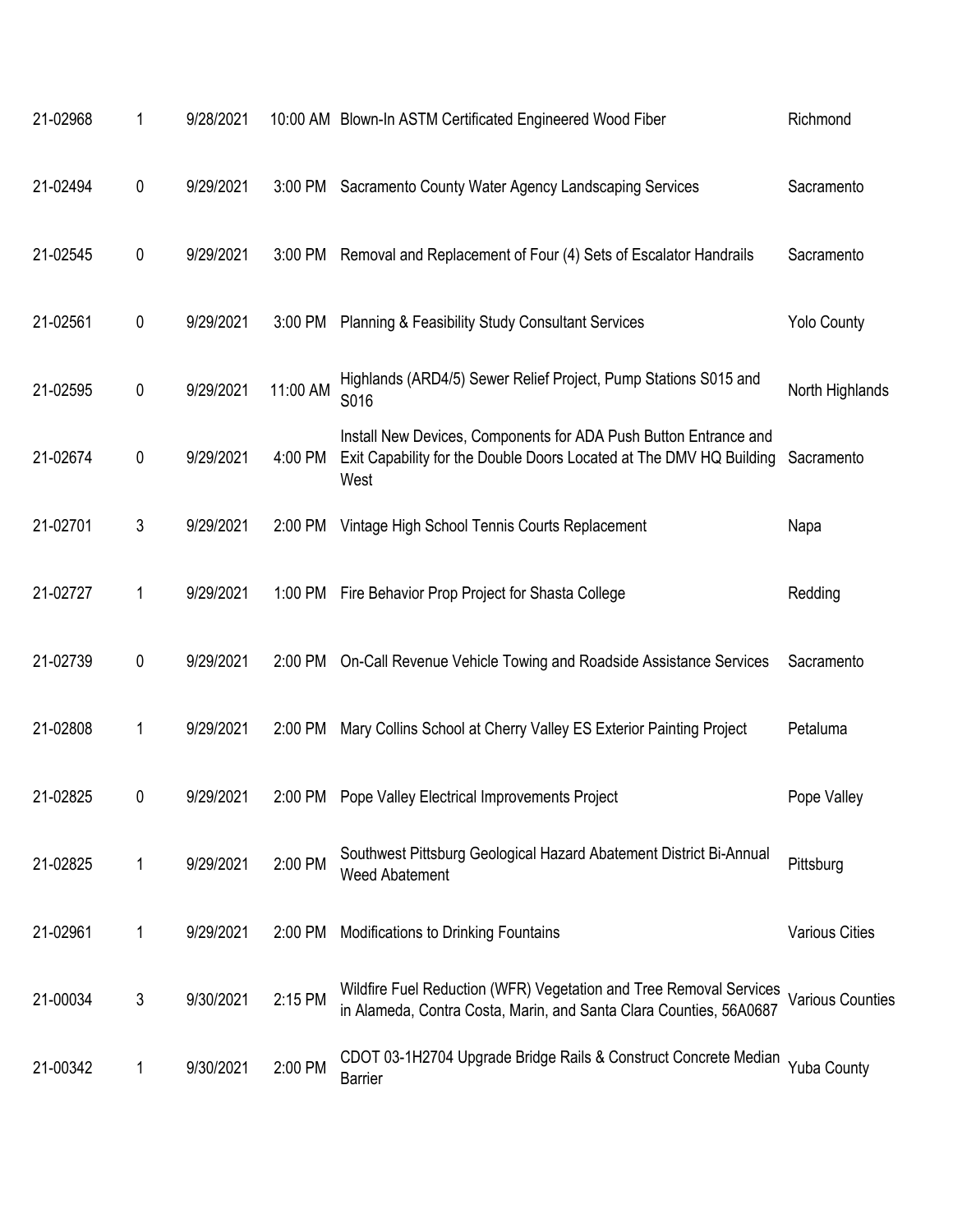| 21-02371 | $\overline{2}$ | 9/30/2021 | 3:00 PM | Truck-Mounted Fresh Water Flushing, Filtration and Treatment<br>System, 33,000-lb GVWR               | Sacramento            |
|----------|----------------|-----------|---------|------------------------------------------------------------------------------------------------------|-----------------------|
| 21-02597 | 1              | 9/30/2021 | 2:00 PM | Interior Remodel of 395 & 401 Amador St.                                                             | Vallejo               |
| 21-02604 | $\overline{2}$ | 9/30/2021 | 2:00 PM | 5248 Southwest Ave. Demolition                                                                       | Sacramento            |
| 21-02613 | 1              | 9/30/2021 | 2:00 PM | Upper Multi-Purpose Area Repairs & Improvements Kiefer Landfill                                      | Sloughhouse           |
| 21-02619 | 0              | 9/30/2021 | 2:00 PM | RFP Development of a Broadband Master Plan                                                           | Vacaville             |
| 21-02647 | 0              | 9/30/2021 | 3:00 PM | <b>RFP Certified Farmers Market Operator</b>                                                         | Elk Grove             |
| 21-02651 | $\overline{2}$ | 9/30/2021 | 2:30 PM | LNU Fire Complex Guardrail Repair Project Berryessa/Knoxville<br>Rd, Steele Cyn. Rd, & Wragg Cyn. Rd | Napa                  |
| 21-02661 | 3              | 9/30/2021 | 5:00 PM | East Fork of Hayfork Road Bridge 5C-193 Replacement - Enigneering<br>Services                        | <b>Trinity County</b> |
| 21-02679 | 1              | 9/30/2021 | 4:00 PM | Safe Ground / Safe Sheltering Model Programs                                                         | Sacramento            |
| 21-02689 | 0              | 9/30/2021 |         | 2:00 PM Promenade Park Tension Shade Sail Structure Installation Project                             | Rio Vista             |
| 21-02691 | 0              | 9/30/2021 |         | 2:00 PM Education Services Center Building Automation Improvements Project Vacaville                 |                       |
| 21-02705 | $\pmb{0}$      | 9/30/2021 |         | 10:00 AM Noonan and Cheechov Drain Improvement Project                                               | Vacaville             |
| 21-02708 | 0              | 9/30/2021 | 3:00 PM | Nicolaus Dairy Fire Tank                                                                             | Elk Grove             |
| 21-02732 | $\pmb{0}$      | 9/30/2021 |         | 5:00 PM Kristen Court Apts III - Live Oak (Sub Bids Only)                                            | Live Oak              |
| 21-02783 | 1              | 9/30/2021 |         | 11:30 AM County Road Striping Maintenance                                                            | Napa                  |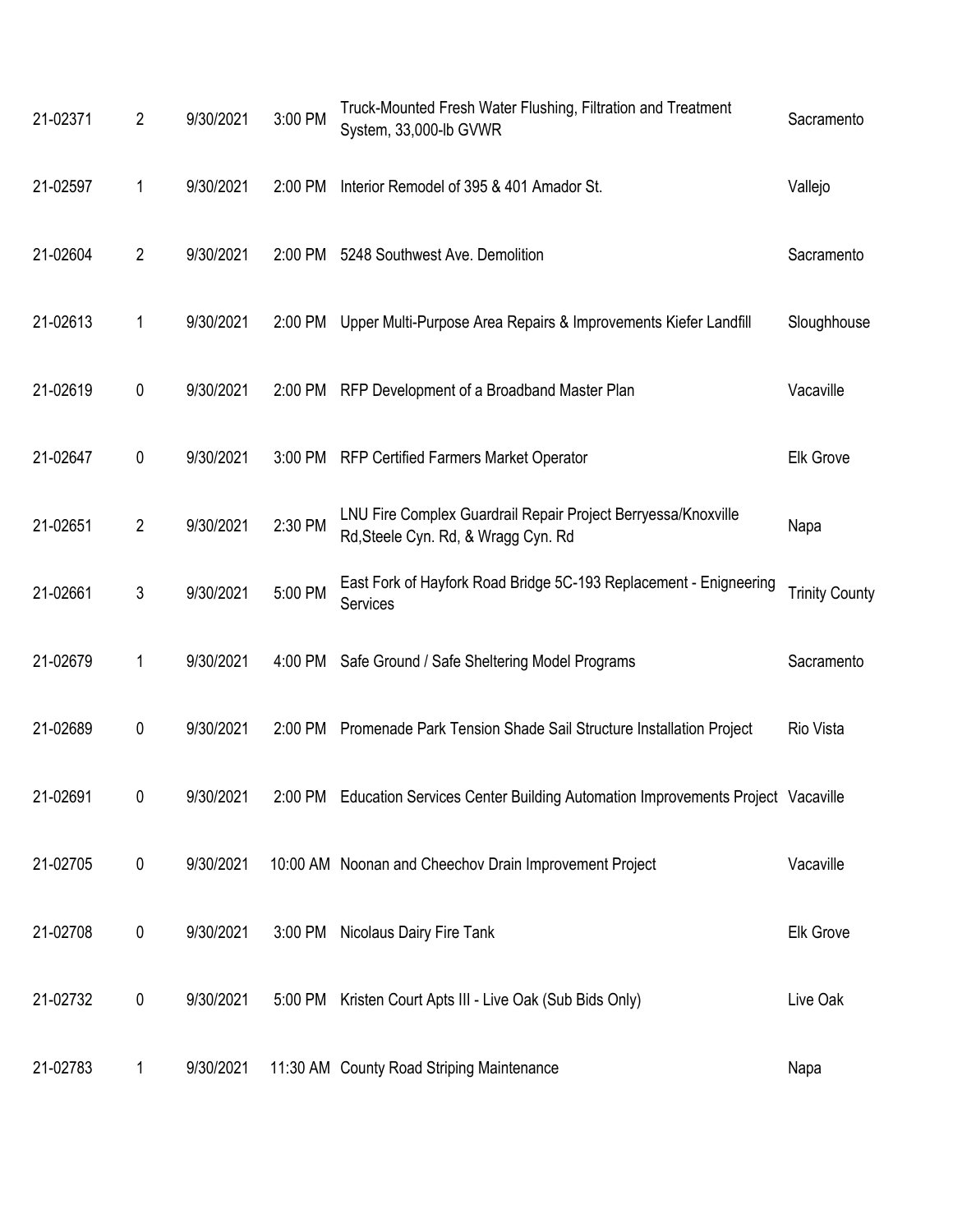| 21-02807 | 0              | 9/30/2021 | 2:00 PM  | Installation of Marquee Signs at D.H. White Elementary School<br>Riverview Middle School Walnut Grove Elementary School | Rio Vista                                         |
|----------|----------------|-----------|----------|-------------------------------------------------------------------------------------------------------------------------|---------------------------------------------------|
| 21-02829 | 4              | 9/30/2021 | 2:00 PM  | Fire Station 54 and 55 (REBID)                                                                                          | San Rafael                                        |
| 21-02842 | $\pmb{0}$      | 9/30/2021 |          | 3:00 PM Redwood Empire PSPS Mitigation CCA Project                                                                      | Ukiah                                             |
| 21-02845 | 1              | 9/30/2021 |          | 1:00 PM 2021 Sidewalk Repair Project                                                                                    | El Cerrito                                        |
| 21-02866 | 0              | 9/30/2021 | 12:00 PM | RFP Recommendation and Management of System-Wide Advanced<br>Meter Infrastructure (AMI) Implementation - MMWD           | Marin County                                      |
| 21-02671 | 1              | 10/1/2021 | 3:00 PM  | Boyes Boulevard Bridge Mitigation Planting and Monitoring                                                               | Sonoma County                                     |
| 21-02752 | $\overline{2}$ | 10/1/2021 | 2:00 PM  | 2021 Fires: Structural Debris Removal and Hazard Tree Removal<br>Services                                               | Northern California -<br><b>Multiple Counties</b> |
| 21-02762 | $\pmb{0}$      | 10/1/2021 | 2:00 PM  | College Creek Apartments (Sub Bids Only)                                                                                | Santa Rosa                                        |
| 21-02840 | $\pmb{0}$      | 10/1/2021 | 5:00 PM  | North Biggs Estates Subdivision (Sub-Bids Only / No GC Openings)                                                        | <b>Biggs</b>                                      |
| 21-02667 | 0              | 10/4/2021 |          | 12:00 PM CTC Asphalt Concrete Paving & Striping Services                                                                | Galt                                              |
| 21-02771 | 0              | 10/4/2021 |          | 4:00 PM RFP Redistricting Services                                                                                      | Elk Grove                                         |
| 21-02782 | $\pmb{0}$      | 10/4/2021 |          | 11:00 AM Convenience Store & Car Wash (Sub Bids Only)                                                                   | Plumas Lake                                       |
| 21-02796 | 0              | 10/4/2021 | 2:00 PM  | Thomson Rebuild - Bille Road                                                                                            | Paradise                                          |
| 21-02806 | 0              | 10/4/2021 |          | 5:00 PM Zakrzewski Rebuild - Sleepy Hollow Lane                                                                         | Paradise                                          |
| 21-02817 | $\pmb{0}$      | 10/4/2021 |          | 4:00 PM On-Call General Professional or Municipal Engineering Services                                                  | Davis                                             |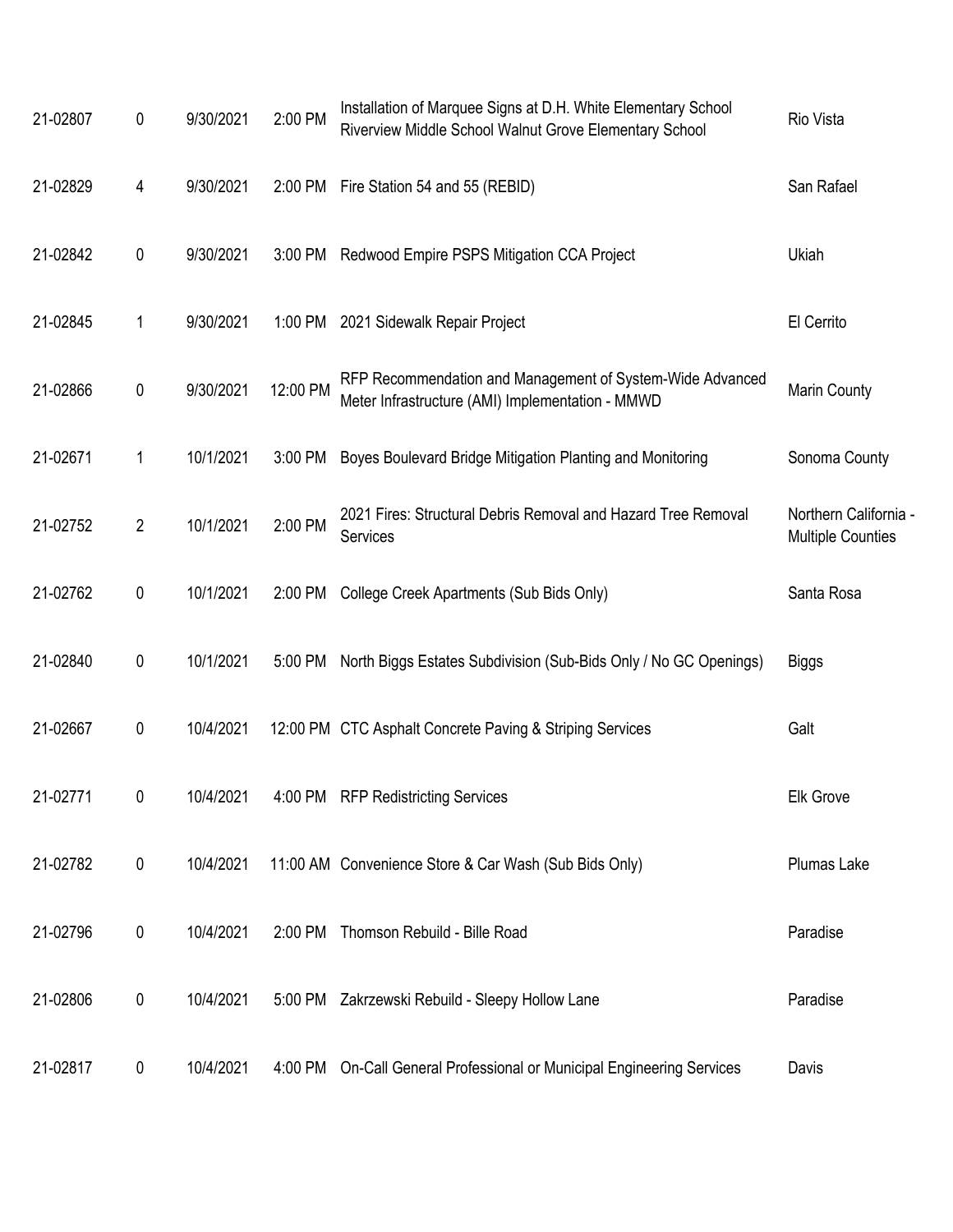| 21-02422 | 3 | 10/5/2021 | 2:00 PM  | Disaster Recovery Multifamily Housing Program (DR-MHP)                                                                                                                          | <b>Butte County</b>      |
|----------|---|-----------|----------|---------------------------------------------------------------------------------------------------------------------------------------------------------------------------------|--------------------------|
| 21-02598 | 3 | 10/5/2021 | 10:00 AM | Starr Road Sidewalk Gap Closure Project Phase 4 (Starr View Dr to<br>Colleen Ct.)                                                                                               | Windsor                  |
| 21-02643 | 0 | 10/5/2021 | 2:00 PM  | Well and Pump Maintenance & Repair                                                                                                                                              | Davis                    |
| 21-02695 | 1 | 10/5/2021 | 2:30 PM  | 24 Thompson Flat Cemetery Road Nuisance Abatement                                                                                                                               | Oroville                 |
| 21-02702 | 1 | 10/5/2021 | 2:00 PM  | Generators and Enclosures at Various Sites (5 sites)                                                                                                                            | Vacaville                |
| 21-02704 | 0 | 10/5/2021 | 2:00 PM  | North Texas Street Water Main Replacement and Overlay East Travis<br>Blvd to Air Base Parkway                                                                                   | Fairfield                |
| 21-02721 | 0 | 10/5/2021 | 2:00 PM  | Landscape Architectural Design and Minor Engineering Services to<br>Prepare a Master Plan Amendment and Construction Document for<br>South Davis Neighborhood Park Improvements | Santa Rosa               |
| 21-02756 | 0 | 10/5/2021 | 2:00 PM  | 2020 Pedestrian and Surfacing Improvement Project                                                                                                                               | Sonoma County            |
| 21-02775 | 0 | 10/5/2021 | 3:00 PM  | Gibson Ranch Park Water Well Monitoring                                                                                                                                         | Sacramento               |
| 21-02788 | 3 | 10/5/2021 | 2:00 PM  | Orinda City Hall North Parking Lot Slope Stabilization                                                                                                                          | Orinda                   |
| 21-02805 | 0 | 10/5/2021 |          | 10:00 AM Gray Avenue Track Resurfacing                                                                                                                                          | <b>Yuba City</b>         |
| 21-02867 | 0 | 10/5/2021 | 2:00 PM  | RFP for Electrical Traffic Control Devices and Lighting Maintenance<br>and Repair Services - City of El Cerrito                                                                 | El Cerrito               |
| 21-02980 | 0 | 10/5/2021 |          | 10:00 AM Southern Marin Pipeline Replacement Project - MMWD                                                                                                                     | Belvedere and<br>Tiburon |
| 21-02723 | 0 | 10/6/2021 | 2:00 PM  | Fire Alarm Upgrades - DGS Office of Fleet and Assessment<br>Management                                                                                                          | Sacramento               |
| 21-02777 | 3 | 10/6/2021 | 2:00 PM  | Facility Repair and Remodel Oroville Police and Fire Department                                                                                                                 | Oroville                 |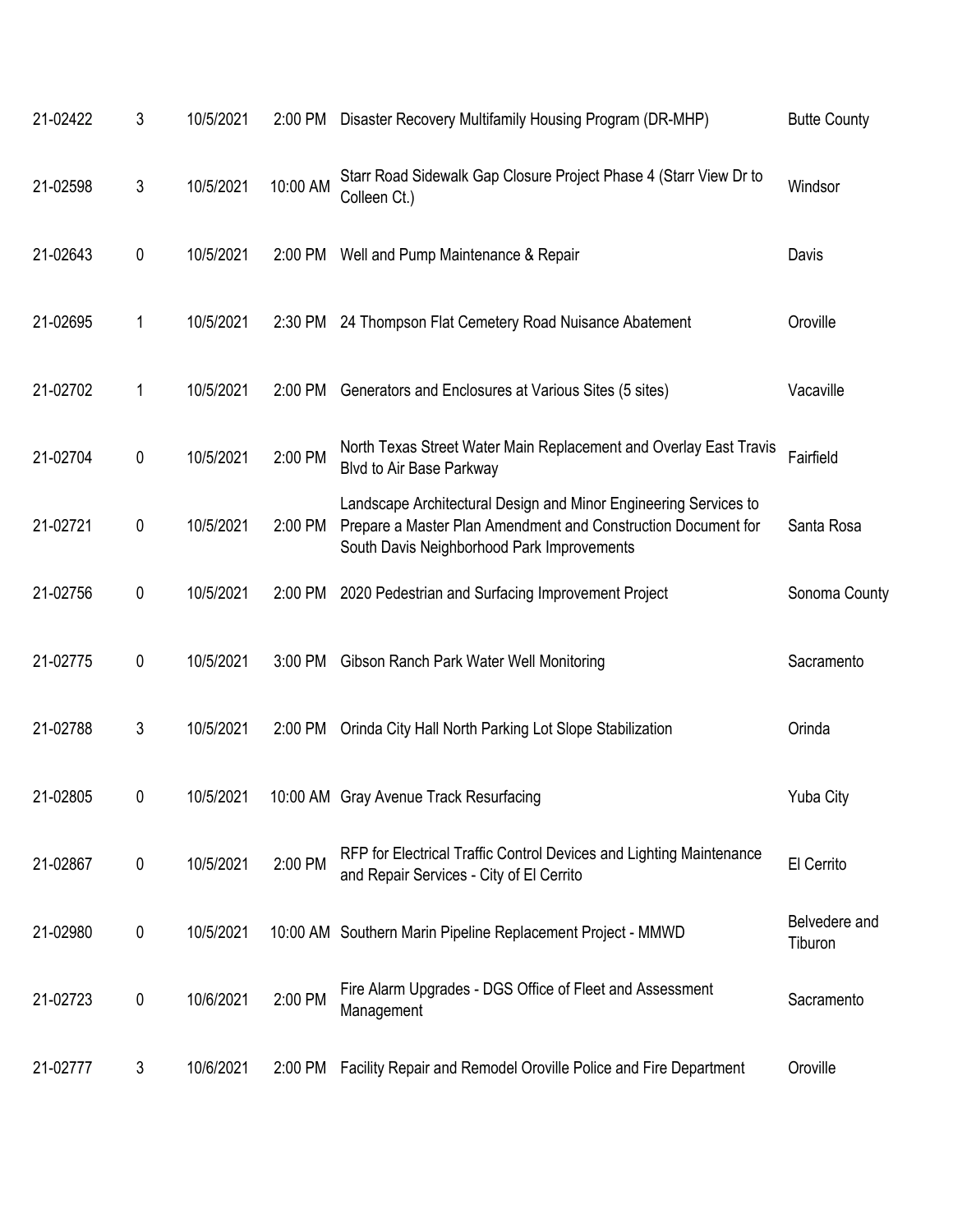| 21-02807 | 4            | 10/6/2021 |          | 2:00 PM California High School Kitchen Renovation                                                           | San Ramon             |
|----------|--------------|-----------|----------|-------------------------------------------------------------------------------------------------------------|-----------------------|
| 21-00366 | 0            | 10/7/2021 |          | 2:00 PM CDOT 03-1J4604 Modify Ramp Metering Systems                                                         | Sacramento County     |
| 21-02642 | 0            | 10/7/2021 | 2:00 PM  | Linda County Water District Equalization and Sludge Storage Project                                         | Marysville            |
| 21-02699 | 1            | 10/7/2021 | 4:00 PM  | Davis Sr. High School STEM Building                                                                         | Davis                 |
| 21-02711 | $\mathbf{2}$ | 10/7/2021 | 10:00 AM | RFQ for District-Wide Building Automation HVAC Systems and<br>Lighting - Mt. Diablo Unified School District | <b>Various Cities</b> |
| 21-02753 | $\pmb{0}$    | 10/7/2021 | 3:00 PM  | County-Wide Solid Waste Disposal and Recycling Services for Butte<br>County                                 | <b>Butte County</b>   |
| 21-02799 | 0            | 10/7/2021 |          | 10:00 AM Fire Station No. 36 Roof Replacement                                                               | Folsom                |
| 21-02816 | 1            | 10/7/2021 | 2:00 PM  | Southport Parkway Truck Route Pavement Rehabilitation                                                       | West Sacramento       |
| 21-02816 | 2            | 10/7/2021 | 2:00 PM  | Auditorium Lighting Replace at Richmond Civic Auditorium                                                    | Richmond              |
| 21-02823 | 3            | 10/7/2021 | 2:00 PM  | Clayton Road Traffic Operation Improvements - Phase 1                                                       | Concord               |
| 21-02849 | 0            | 10/7/2021 | 2:00 PM  | Sacramento County Department of Finance Surveillance System<br>Upgrade Project                              | Sacramento            |
| 21-02969 | 1            | 10/7/2021 |          | 11:00 AM B Street Culvert Replacement Project                                                               | San Rafael            |
| 21-02718 | 0            | 10/8/2021 | 5:00 PM  | Wylie Rebuild - 2459 Honey Run Road (No GC Openings / Sub-Bids<br>Only)                                     | Chico                 |
| 21-02724 | 0            | 10/8/2021 | 5:00 PM  | Jewell Road Rebuild - 5604 Jewell Road (No GC Openings / Sub-Bids<br>Only)                                  | Paradise              |
| 21-02843 | 1            | 10/8/2021 |          | 11:00 AM Surf-Thru Car Wash (Select Bidders / Sub-Bids Only)                                                | Red Bluff             |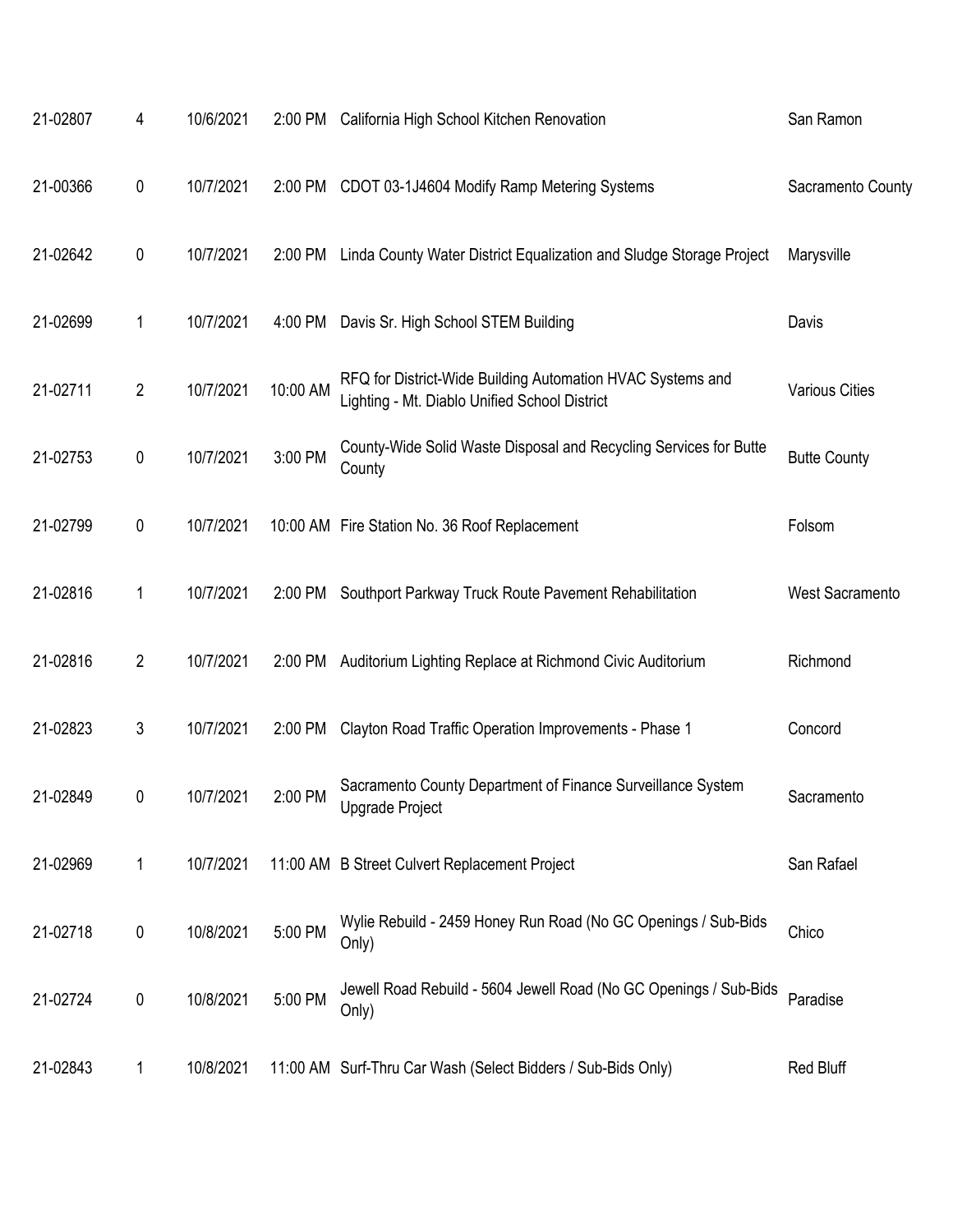| 21-02848 | 0              | 10/8/2021  | 3:00 PM | Lease-Leaseback Construction on the Modular Buildings at Rio Del<br>Oro & Cobblestone Project                   | Olivehurst            |
|----------|----------------|------------|---------|-----------------------------------------------------------------------------------------------------------------|-----------------------|
| 21-02917 | 0              | 10/8/2021  | 5:00 PM | RFP Geotechnical Engineering Services As-Needed Contract 2022-<br>2024 - Central Contra Costa Sanitary District | Martinez              |
| 21-02587 | 4              | 10/11/2021 | 3:00 PM | CMGC - I-80 WB Truck Scales                                                                                     | Fairfield             |
| 21-02711 | 0              | 10/11/2021 | 2:30 PM | Automatic Power Transfer Equipment Maintenance                                                                  | Sacramento            |
| 21-02821 | 0              | 10/11/2021 | 3:00 PM | Chico Medical Parking Lot - Ampla Health (Sub-Bids Only / No GC<br>Openings)                                    | Chico                 |
| 21-02896 | $\overline{2}$ | 10/11/2021 | 5:00 PM | RFP Peacock Gap Recycled Water Transmission Pipeline Project -<br>Phase I (MMWD)                                | <b>Marin County</b>   |
| 21-00367 | 0              | 10/12/2021 | 2:00 PM | CDOT 03-0H6704 Install Fiber Optic Cable Systems & Construct<br><b>MVPs</b>                                     | Sacramento County     |
| 21-02616 | 0              | 10/12/2021 | 2:00 PM | ISHI Conservation Camp Replace Kitchen                                                                          | Paynes Creek          |
| 21-02698 | 0              | 10/12/2021 | 2:00 PM | New Pre-School Building at Esparto Elementary School                                                            | Esparto               |
| 21-02773 | 0              | 10/12/2021 |         | 2:00 PM Police Administrative Services HVAC Modernization Project                                               | <b>McClellan Park</b> |
| 21-02774 | 0              | 10/12/2021 |         | 2:15 PM Pacific Career & Tech High School Mission Possible Project                                              | North Highlands       |
| 21-02797 | $\mathbf 0$    | 10/12/2021 |         | 10:00 AM Weyand Pipeline Turnout 2 to DW-53 Project                                                             | Dixon                 |
| 21-02801 | 0              | 10/12/2021 |         | 4:00 PM RFP Leak and Loss Detection Survey 2021                                                                 | Folsom                |
| 21-02836 | 1              | 10/12/2021 | 2:00 PM | Organizational Development Consulting Services Sacramento County<br>Department of Airports                      | Sacramento            |
| 21-02844 | 0              | 10/12/2021 | 3:00 PM | Tree Line Inspection Services for City of Redding                                                               | Redding               |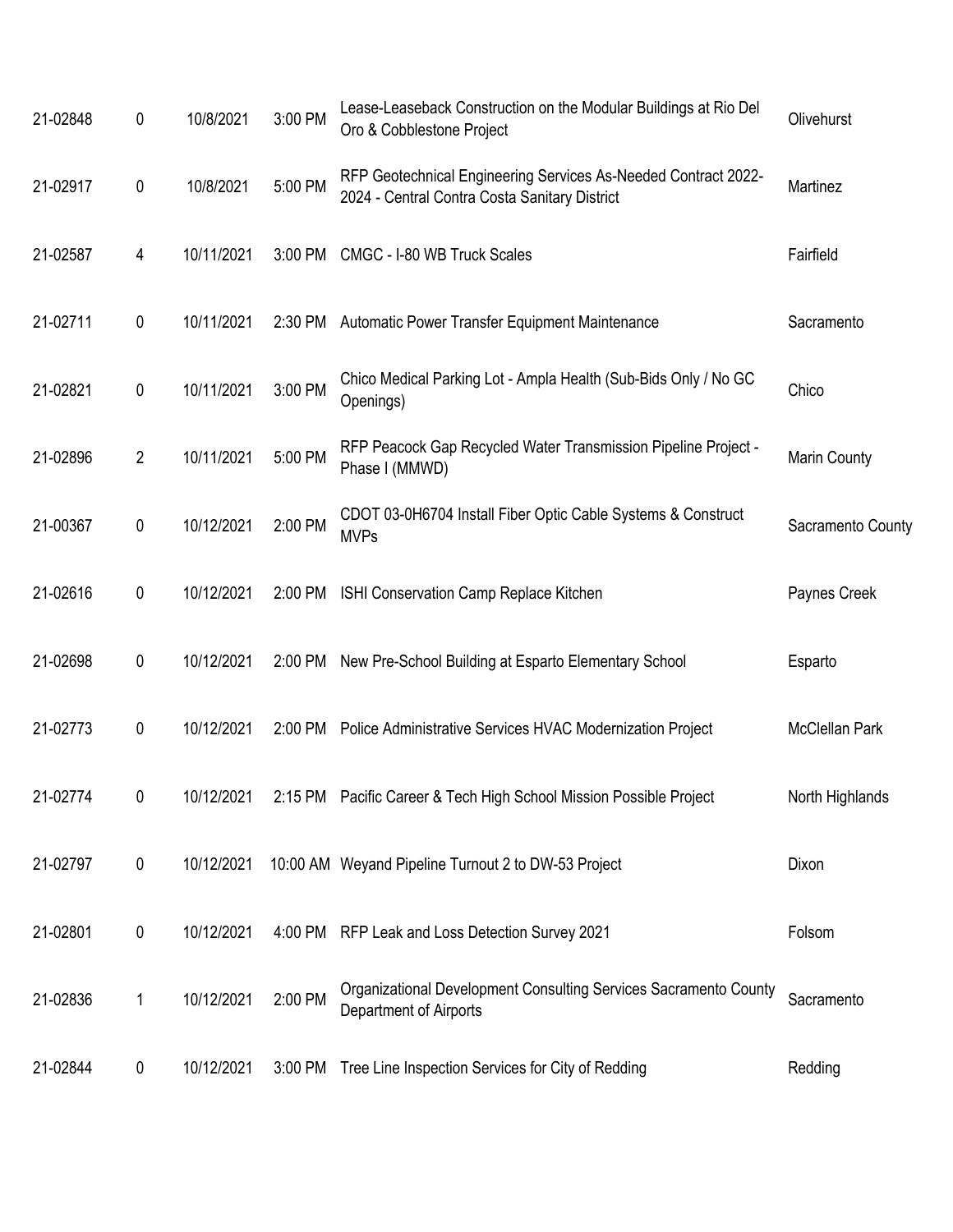| 21-02850 | 0 | 10/12/2021 | 4:00 PM  | Design-Build Services Prequalification for Butte College New Science<br><b>Building Project RFQ</b>                          | Oroville         |
|----------|---|------------|----------|------------------------------------------------------------------------------------------------------------------------------|------------------|
| 21-02657 | 0 | 10/13/2021 | 3:00 PM  | Notice to Prequalify and Submit Proposal for LLB Services for the<br>Sonoma Valley Unified School District                   | Sonoma           |
| 21-02776 | 0 | 10/13/2021 | 2:00 PM  | Fire Extinguisher Service for City of Redding                                                                                | Redding          |
| 21-02803 | 0 | 10/13/2021 |          | 2:00 PM PREQUALICATION North/South Wing Demolition                                                                           | Sacramento       |
| 21-02823 | 0 | 10/13/2021 |          | 12:00 PM Multi-Site Asbestos Abatement Project                                                                               | Sacramento       |
| 21-02824 | 0 | 10/13/2021 |          | 12:00 PM Multi-Site Flooring Project                                                                                         | Sacramento       |
| 21-02839 | 0 | 10/13/2021 |          | 2:00 PM Alder Creek Bridge at Mangini Parkway                                                                                | Folsom           |
| 21-02881 | 0 | 10/13/2021 |          | 2:00 PM CSO Building Seismic Retrofit and Roof Replacement                                                                   | Richmond         |
| 21-02654 | 0 | 10/14/2021 | 3:00 PM  | Redding Aquatic Center 50 Meter Pool Improvements                                                                            | Redding          |
| 21-02729 | 0 | 10/14/2021 | 2:00 PM  | Salvation Army Flooring 2021                                                                                                 | Sacramento       |
| 21-02768 | 0 | 10/14/2021 | 12:00 PM | RFP For Preliminary and Construction Lease-Leaseback Services -<br>Natomas High School Administration Building Modernization | Sacramento       |
| 21-02769 | 1 | 10/14/2021 |          | 2:00 PM Stillwater Cove Campground Electrical System Upgrade                                                                 | Jenner           |
| 21-02779 | 0 | 10/14/2021 |          | 2:00 PM Poppy Ridge Groundwater Treatment Plant Phase 2                                                                      | <b>Elk Grove</b> |
| 21-02784 | 0 | 10/14/2021 |          | 3:00 PM California Alley Utility Improvement Project                                                                         | Redding          |
| 21-02786 | 0 | 10/14/2021 | 2:00 PM  | Waterman Road Water Treatment Plant Tank No. 2 Rehabilitation<br>Project                                                     | Sacramento       |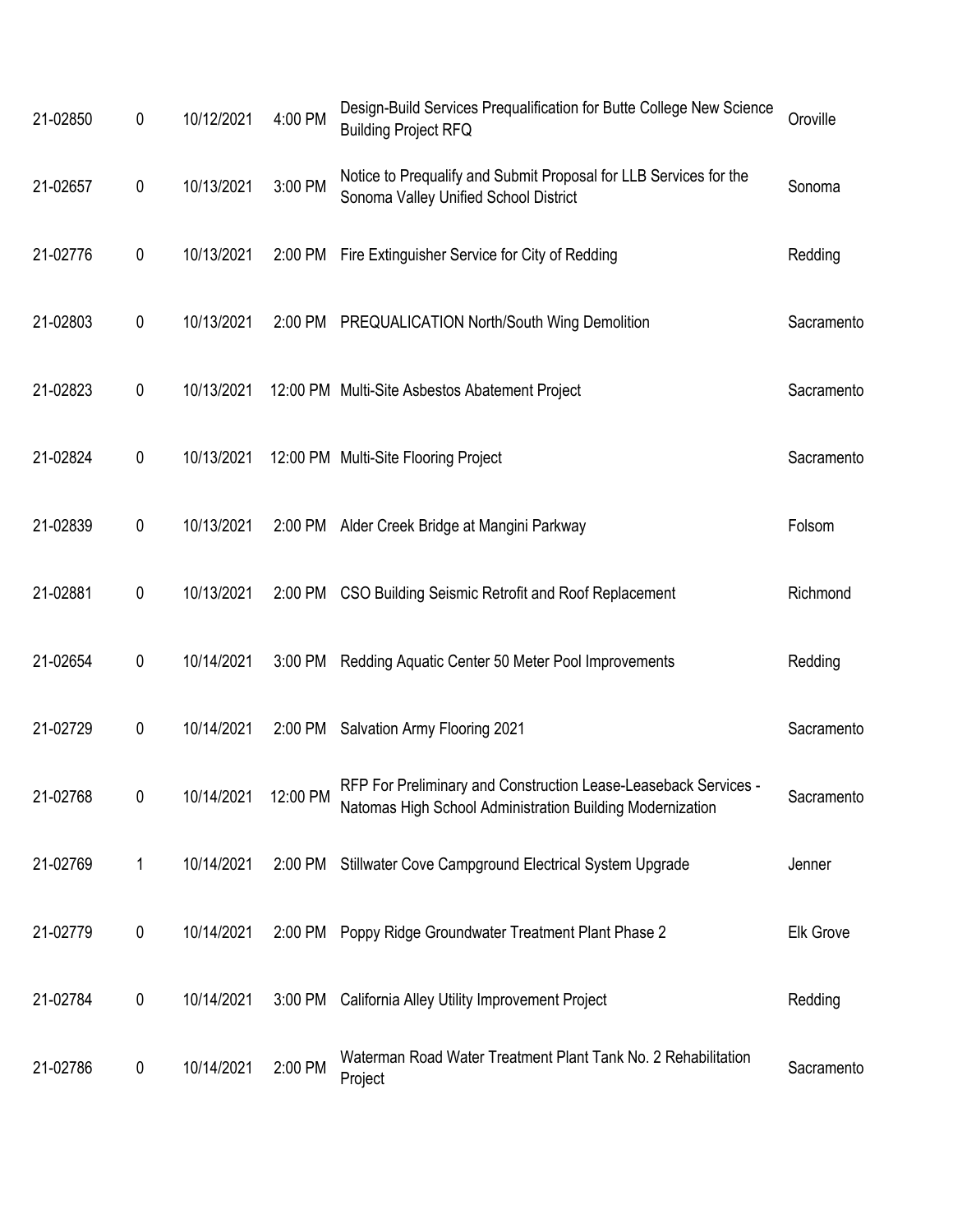| 21-02791 | 0              | 10/14/2021 | 4:30 PM | Needlepoint Ionization System Installation Project                                        | Marysville              |
|----------|----------------|------------|---------|-------------------------------------------------------------------------------------------|-------------------------|
| 21-02818 | 0              | 10/14/2021 |         | 10:00 AM On-Call Internal Audit Services                                                  | <b>Yolo County</b>      |
| 21-02827 | 0              | 10/14/2021 | 2:00 PM | Willits Library Data Cabling Project                                                      | Willits                 |
| 21-02935 | 0              | 10/14/2021 | 2:00 PM | Job Order Contracts 017, 018, 019 & 020                                                   | <b>Various Cities</b>   |
| 21-02356 | 0              | 10/15/2021 | 2:00 PM | Engineering Services for Laytonville Landfill Cover Repairs                               | Ukiah                   |
| 21-02425 | 6              | 10/15/2021 | 2:00 PM | RFP West County Re-Entry, Treatment & Housing Facility                                    | San Pablo               |
| 21-02725 | 0              | 10/15/2021 | 5:00 PM | Scottwood Road Rebuild - 5721 Scottwood Road (No GC Openings /<br>Sub-Bids Only)          | Paradise                |
| 21-02778 | 0              | 10/15/2021 | 3:00 PM | Natoma Alley Sewer Rehabilitation Project                                                 | Folsom                  |
| 21-02781 | 0              | 10/15/2021 | 3:00 PM | <b>On-Call Land Surveying Services</b>                                                    | <b>Various Counties</b> |
| 21-02810 | 0              | 10/18/2021 | 2:00 PM | Furnishing and Delivering Renewable Diesel Fuel and 87 Octane<br><b>Unleaded Gasoline</b> | Fairfield               |
| 21-02787 | 0              | 10/19/2021 |         | 12:00 PM Safe Routes to School Consulting Services                                        | Sacramento              |
| 21-02811 | 0              | 10/19/2021 | 2:00 PM | Phase 1 Recycled Water Facilities - Re-Bid                                                | Davis                   |
| 21-00349 | 1              | 10/20/2021 | 2:00 PM | CDOT 03-4F38U4 Widen Shoulders and Improve Clear Recovery<br>Zone                         | <b>Yuba County</b>      |
| 21-02659 | $\overline{2}$ | 10/20/2021 | 2:00 PM | Pittsburg High School - North Campus Bldg. ADA & Structural<br>Upgrades Phase 1 Project   | Pittsburg               |
| 21-02685 | 1              | 10/20/2021 | 2:00 PM | Fairbarin Water Treatment Plant Lab Building Exterior Improvements                        | Sacramento              |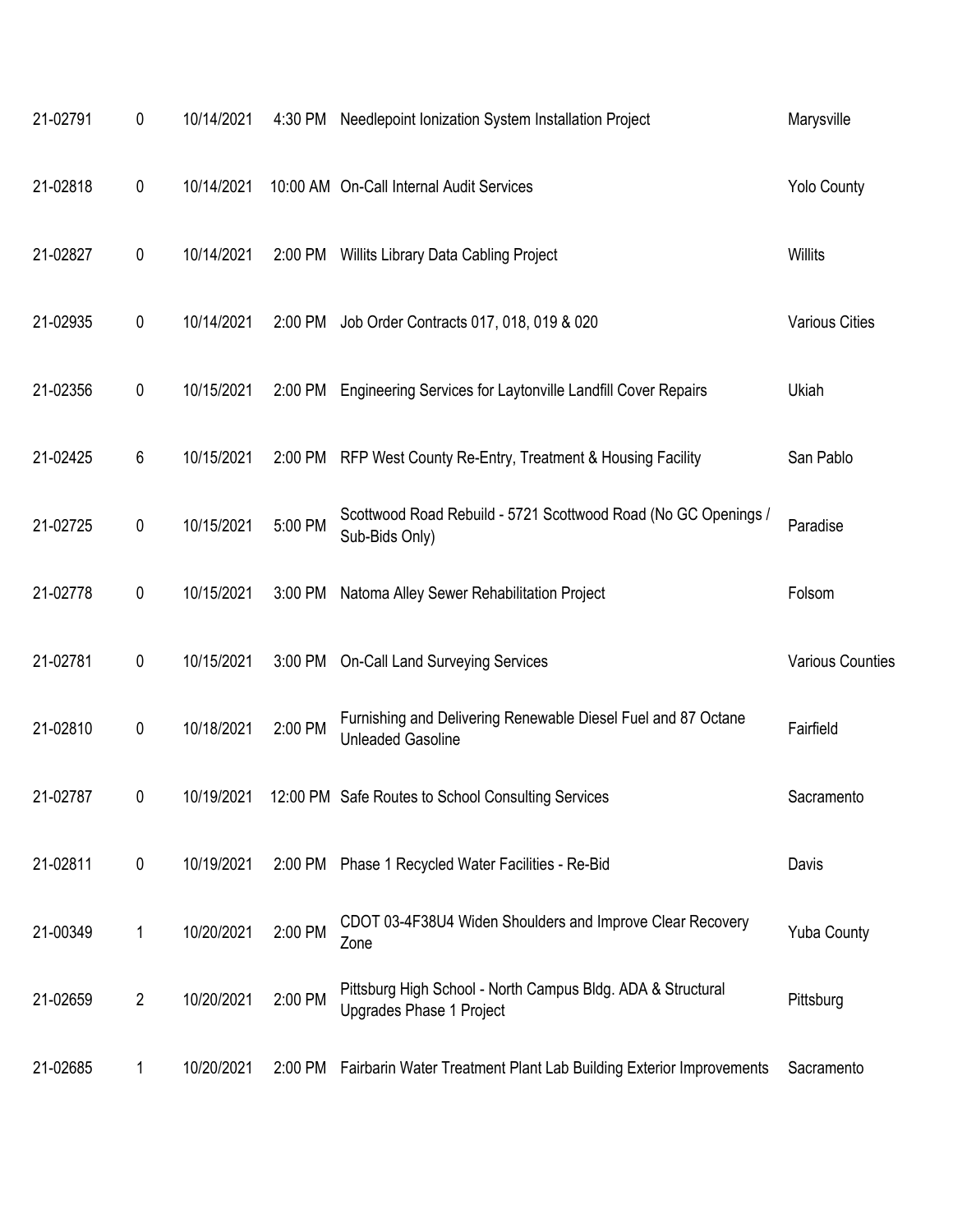| 21-02798 | 1              | 10/20/2021 |          | 10:00 AM Construct Clinical Building to Replace Modular (Minor)                                                                                                          | Martinez                                |
|----------|----------------|------------|----------|--------------------------------------------------------------------------------------------------------------------------------------------------------------------------|-----------------------------------------|
| 21-00357 | 0              | 10/21/2021 | 2:00 PM  | CDOT 01-0B5304 Ground Anchor, Roadway Excavation and Timber<br>Lagging                                                                                                   | Mendocino County                        |
| 21-02755 | 1              | 10/21/2021 | 1:00 PM  | <b>Russell Ranch Sanitary Sewer Lift Station</b>                                                                                                                         | Folsom                                  |
| 21-02809 | $\mathbf 0$    | 10/21/2021 | 11:00 AM | Scheduled Inspection and Maintenance Services, and Non-Scheduled<br>Repair Services for Two (2) Kelly Mechanical Dock Levelers at the<br><b>DMV Headquarters Complex</b> | Sacramento                              |
| 21-02834 | 0              | 10/21/2021 | 3:00 PM  | <b>High Voltage Electrical Services Contract</b>                                                                                                                         | <b>Elk Grove</b>                        |
| 21-02918 | $\mathfrak{Z}$ | 10/21/2021 | 2:00 PM  | Rowland Plaza Pump Station Rehabilitation Project                                                                                                                        | Novato                                  |
| 21-02985 | 0              | 10/21/2021 | 1:00 PM  | RFP for El Cerrito Del Norte Transit-Oriented Development (TOD)<br><b>Complete Streets Improvements</b>                                                                  | El Cerrito                              |
| 21-02603 | 0              | 10/22/2021 | 5:00 PM  | Water Station 4 Facility Assessment                                                                                                                                      | Santa Rosa                              |
| 21-02815 | 0              | 10/22/2021 | 5:00 PM  | <b>Benefits Consulting Services</b>                                                                                                                                      | Sacramento                              |
| 21-02835 | 0              | 10/22/2021 |          | 12:00 PM RFP Classification and Total Compensation Study                                                                                                                 | Rancho Cordova                          |
| 21-00373 | 0              | 10/26/2021 | 2:00 PM  | CDOT 04-0K6504                                                                                                                                                           | Alameda and<br>Contra Costa<br>Counties |
| 21-00379 | $\mathbf 0$    | 10/26/2021 | 2:00 PM  | CDOT 03-0H6504 Rdwy Excavation, Cold Plane AC Pvmt, & Overlay                                                                                                            | <b>Colusa County</b>                    |
| 21-02822 | 0              | 10/26/2021 | 11:00 AM | CHP Oroville Area Office - Heating, Ventilation and Air Conditioning<br>(HVAC) Maintenance Services                                                                      | Oroville                                |
| 21-02973 | 0              | 10/26/2021 | 2:00 PM  | Basin 7 Pipe Replacement: Post Avenue Easement                                                                                                                           | San Pablo                               |
| 21-02976 | 0              | 10/26/2021 | 3:00 PM  | Basin 7 Pipe Replacement: Bush Avenue Easement                                                                                                                           | San Pablo                               |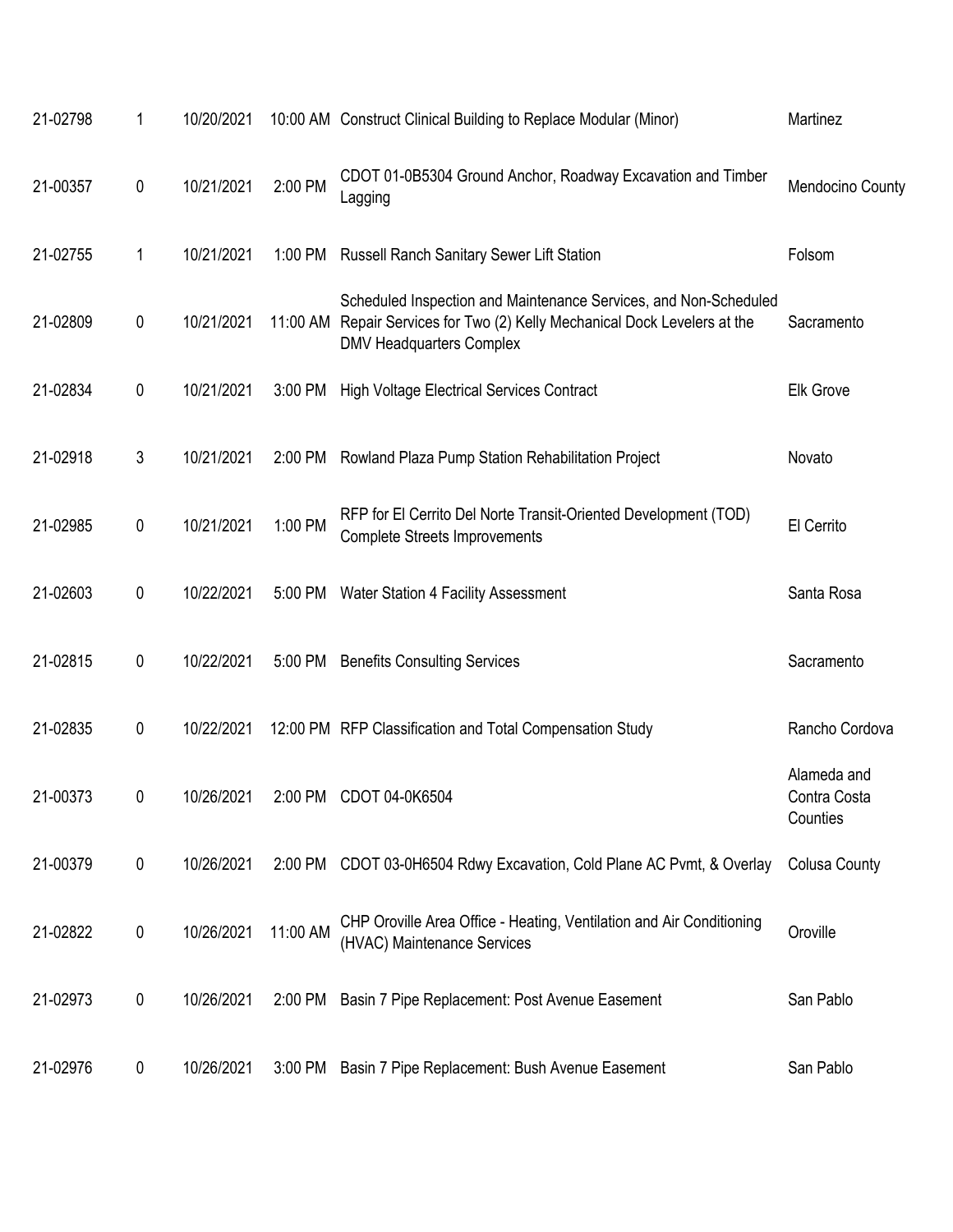| 21-02987 | $\mathbf 0$ | 10/27/2021 | 4:00 PM | RFP Professional Engineering Services for Long Term Biosolids<br>Facilities Plan - Central Contra Costa Sanitary District | Martinez                       |
|----------|-------------|------------|---------|---------------------------------------------------------------------------------------------------------------------------|--------------------------------|
| 21-02790 | $\pmb{0}$   | 10/28/2021 |         | 2:00 PM Folsom Boulevard Complete Streets Phase 1                                                                         | Sacramento                     |
| 21-01967 | 3           | 10/29/2021 |         | 10:00 AM Fuel Hydrant Replacement at Beale AFB                                                                            | <b>Beale Air Force</b><br>Base |
| 21-02833 | $\mathbf 0$ | 10/29/2021 | 4:00 PM | RFP On-Call Investment Advisory Services                                                                                  | <b>Elk Grove</b>               |
| 21-02793 | $\mathbf 0$ | 11/1/2021  | 2:00 PM | Community Developent Block Grant Disaster Recovery Multifamily<br>Housing Program                                         | Redding                        |
| 21-02789 | 0           | 11/8/2021  | 2:00 PM | Hartley Street Pedestrian Improvement Project                                                                             | Lakeport                       |
| 21-00371 | $\pmb{0}$   | 11/10/2021 | 2:00 PM | CDOT 04-4G0804 Highway Widening, Overhead Signs, and Electronic<br><b>Toll System</b>                                     | Solano County                  |
| 21-02941 | $\mathbf 0$ | 11/12/2021 | 2:00 PM | RFP Central Transit Signal Priority (TSP) System - Contra Costa<br><b>Transportation Authority</b>                        | Concord & Walnut<br>Creek      |
| 20-03177 | 0           | 12/1/2021  | 2:00 PM | <b>CUPCCAA-Chico Unified School District</b>                                                                              | Chico                          |
| 20-03200 | 0           | 12/1/2021  | 2:00 PM | <b>CUPCCAA-Gridley Unified School District</b>                                                                            | Gridley                        |
| 20-03282 | 0           | 12/1/2021  |         | 2:00 PM CUPCCAA-Oroville Union High School District's                                                                     | Oroville                       |
| 20-03342 | $\pmb{0}$   | 12/1/2021  |         | 2:00 PM CUPCCAA - Yuba County Office of Education                                                                         | Marysville                     |
| 20-03405 | 0           | 12/1/2021  | 2:00 PM | CUPCCAA-Yuba County Vendor List 2021                                                                                      | Marysville                     |
| 21-02798 | 1           | 12/7/2021  |         | 2:00 PM HSIP Cycle 10 Implementation                                                                                      | Folsom                         |
| 21-02912 | 5           | 12/8/2021  | 1:30 PM | Orinda WTP Disinfection and Chemical Systems Safety Improvements<br>- EBMUD                                               | Orinda                         |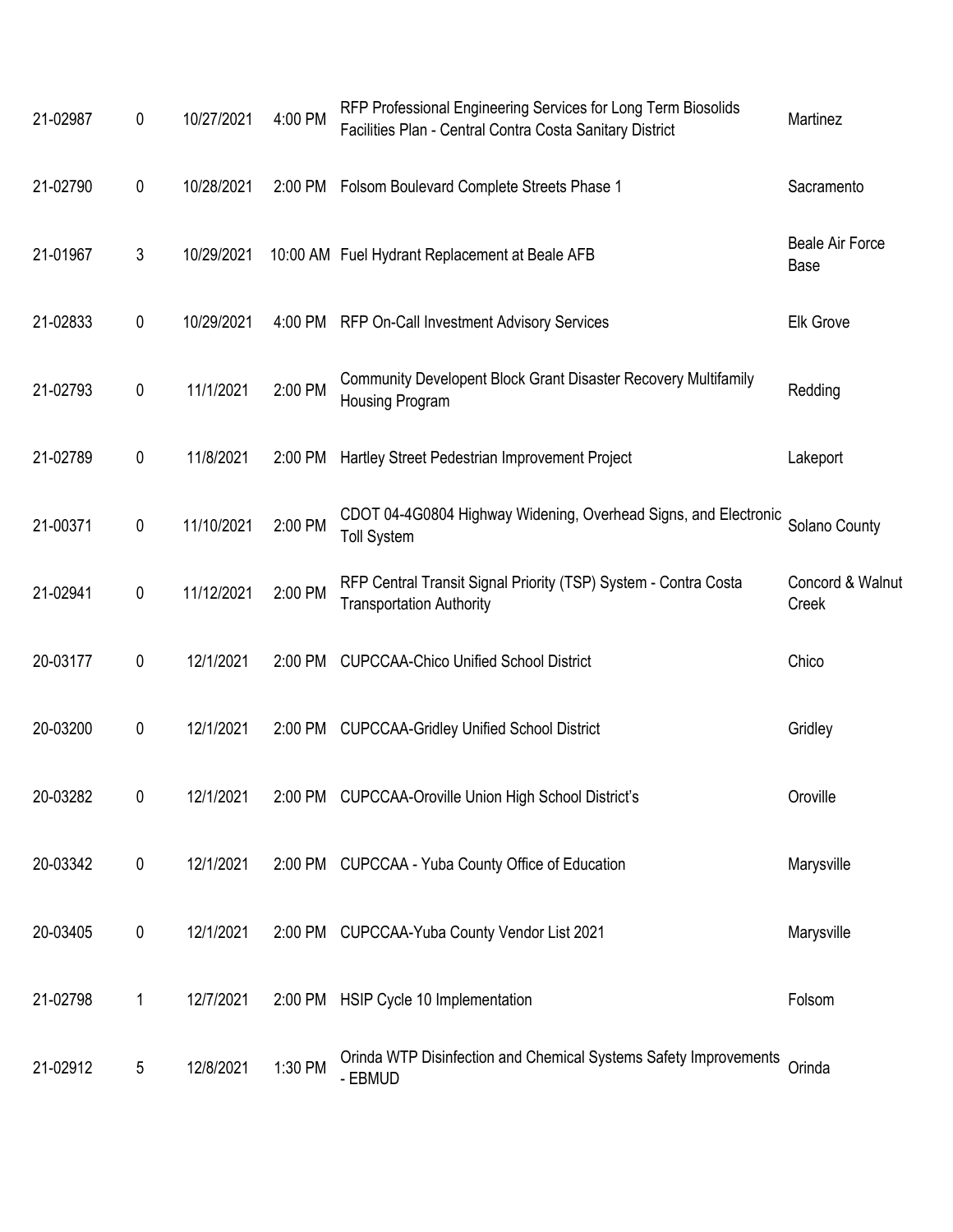| 20-03025 | 0         | 12/31/2021 |         | 2:00 PM CUPCCAA for Evergreen Union School District                                                      | Cottonwood         |
|----------|-----------|------------|---------|----------------------------------------------------------------------------------------------------------|--------------------|
| 20-03072 | 0         | 12/31/2021 | 2:00 PM | <b>CUPCCAA for Corning Union High School District</b>                                                    | Corning            |
| 20-03110 | 0         | 12/31/2021 | 2:00 PM | <b>CUPCCAA for Mountain Valley Unified School District</b>                                               | Hayfork            |
| 20-03155 | 0         | 12/31/2021 | 2:00 PM | CUPCCAA for Redding/Shasta Union Elem/Igo-Ono-Platina USD                                                | Various Locations  |
| 20-03169 | 0         | 12/31/2021 | 2:00 PM | CUPCCAA for Shasta-Tehama-Trinity Joint Community College<br><b>District</b>                             | Redding            |
| 20-03171 | 0         | 12/31/2021 | 2:00 PM | Shasta-Tehama-Trinity Joint Community College District Measure H<br>Bond Projects 2021 Pre-qualification | Redding            |
| 20-03174 | 0         | 12/31/2021 | 2:00 PM | <b>CUPCCAA for Fall River Joint Unified School District</b>                                              | <b>Burney</b>      |
| 20-03175 | 0         | 12/31/2021 | 2:00 PM | <b>CUPCCAA for Shasta Union High School District</b>                                                     | Redding            |
| 20-03189 | 0         | 12/31/2021 | 2:00 PM | <b>CUPCCAA for Red Bluff Joint Union High School</b>                                                     | Red Bluff          |
| 20-03201 | 0         | 12/31/2021 | 2:00 PM | <b>CUPCCAA for Grant Elementary School District</b>                                                      | Redding            |
| 20-03225 | 0         | 12/31/2021 | 2:00 PM | <b>CUPCCAA for Cottonwood Union School District</b>                                                      | Cottonwood         |
| 20-03249 | $\pmb{0}$ | 12/31/2021 |         | 2:00 PM CUPCCAA for Bella Vista Elementary School District                                               | <b>Bella Vista</b> |
| 20-03272 | 0         | 12/31/2021 |         | 2:00 PM CUPCCAA for the Shasta County Office of Education                                                | Redding            |
| 20-03302 | 0         | 12/31/2021 | 2:00 PM | <b>CUPCCAA for Corning Union Elementary School District</b>                                              | Corning            |
| 20-03303 | 0         | 12/31/2021 | 2:00 PM | <b>CUPCCAA for Red Bluff Joint Union High School District</b>                                            | Red Bluff          |